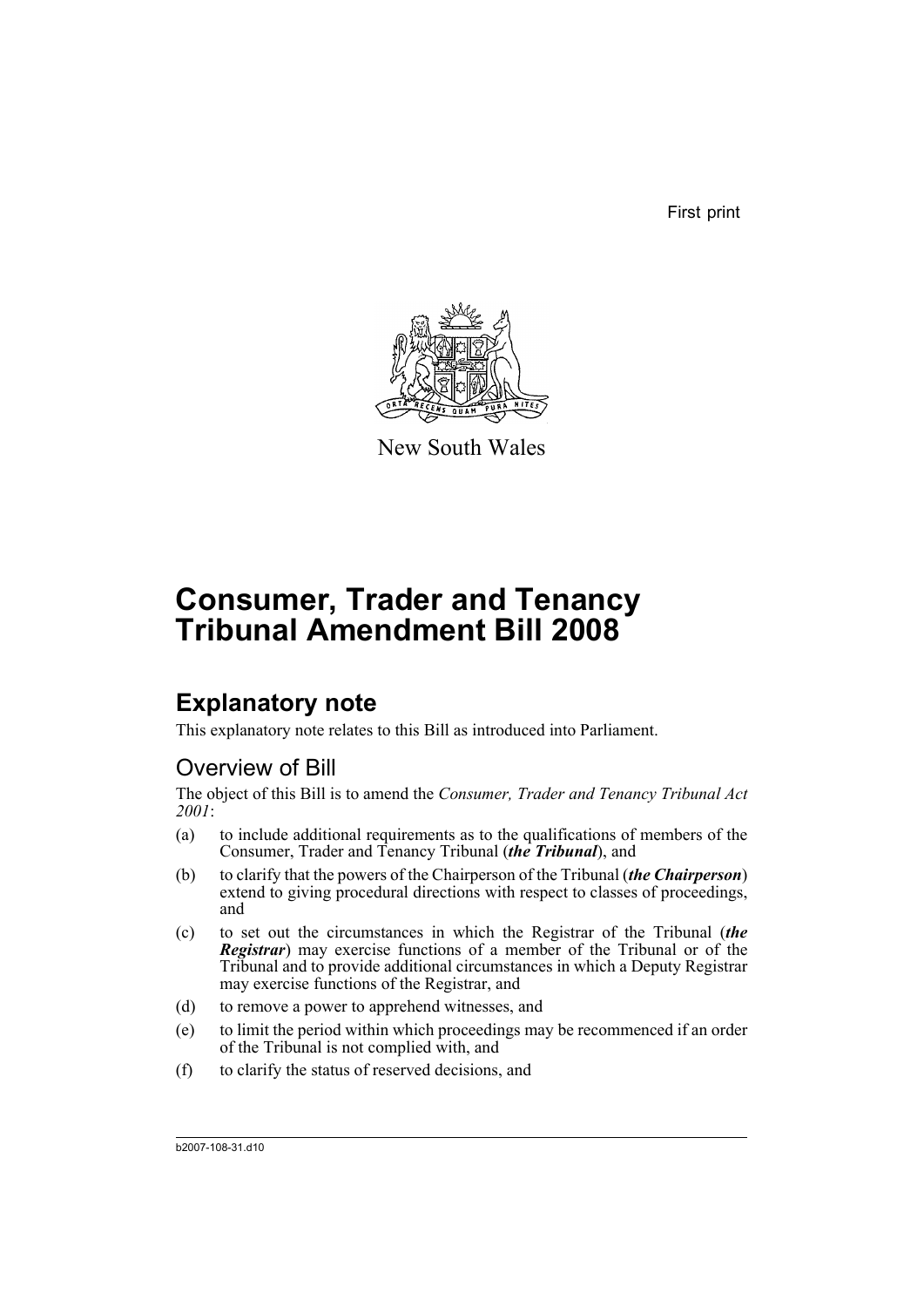Explanatory note

- (g) to increase the time (from 7 to 28 days) within which a statement of reasons for a decision must be given, and
- (h) to limit applications for a rehearing of completed proceedings if the amount claimed or disputed is more than the amount prescribed by the regulations and to provide that, if an application is refused, a further application may only be made if significant new evidence suggests a substantial injustice to one or more parties to the proceedings has occurred, and
- (i) to require sound recordings of proceedings of the Tribunal to be made and kept, and
- (j) to establish the Social Housing Division of the Tribunal, and
- (k) to provide that the remuneration of part-time members of the Tribunal is to be determined in the same manner as full-time members, and
- (l) to establish the Professional Practice and Review Committee to replace the Peer Review Panel and to provide for the membership, functions and procedures of that Committee, and
- (m) to replace and update certain references to the Director-General and clarify certain provisions.

### Outline of provisions

**Clause 1** sets out the name (also called the short title) of the proposed Act.

**Clause 2** provides for the commencement of the proposed Act on a day or days to be appointed by proclamation.

**Clause 3** is a formal provision that gives effect to the amendments to the *Consumer, Trader and Tenancy Tribunal Act 2001* set out in Schedule 1.

**Clause 4** provides for the repeal of the proposed Act after all the amendments made by the proposed Act have commenced.

## **Schedule 1 Amendments**

**Schedule 1 [1]** inserts a definition of *Commissioner for Fair Trading* into the *Consumer, Trader and Tenancy Tribunal Act 2001* (*the Principal Act*) and updates the definition of *Director-General* in that Act.

**Schedule 1 [2]** provides that a person cannot be appointed as Chairperson or Deputy Chairperson (Determinations) of the Tribunal unless the person is an Australian lawyer.

**Schedule 1 [3]** provides that the Minister for Fair Trading (*the Minister*), in determining whether a person has qualifications and skills to be appointed as a member of the Tribunal, is to have regard to whether the person has ability or experience in alternative dispute resolution procedures.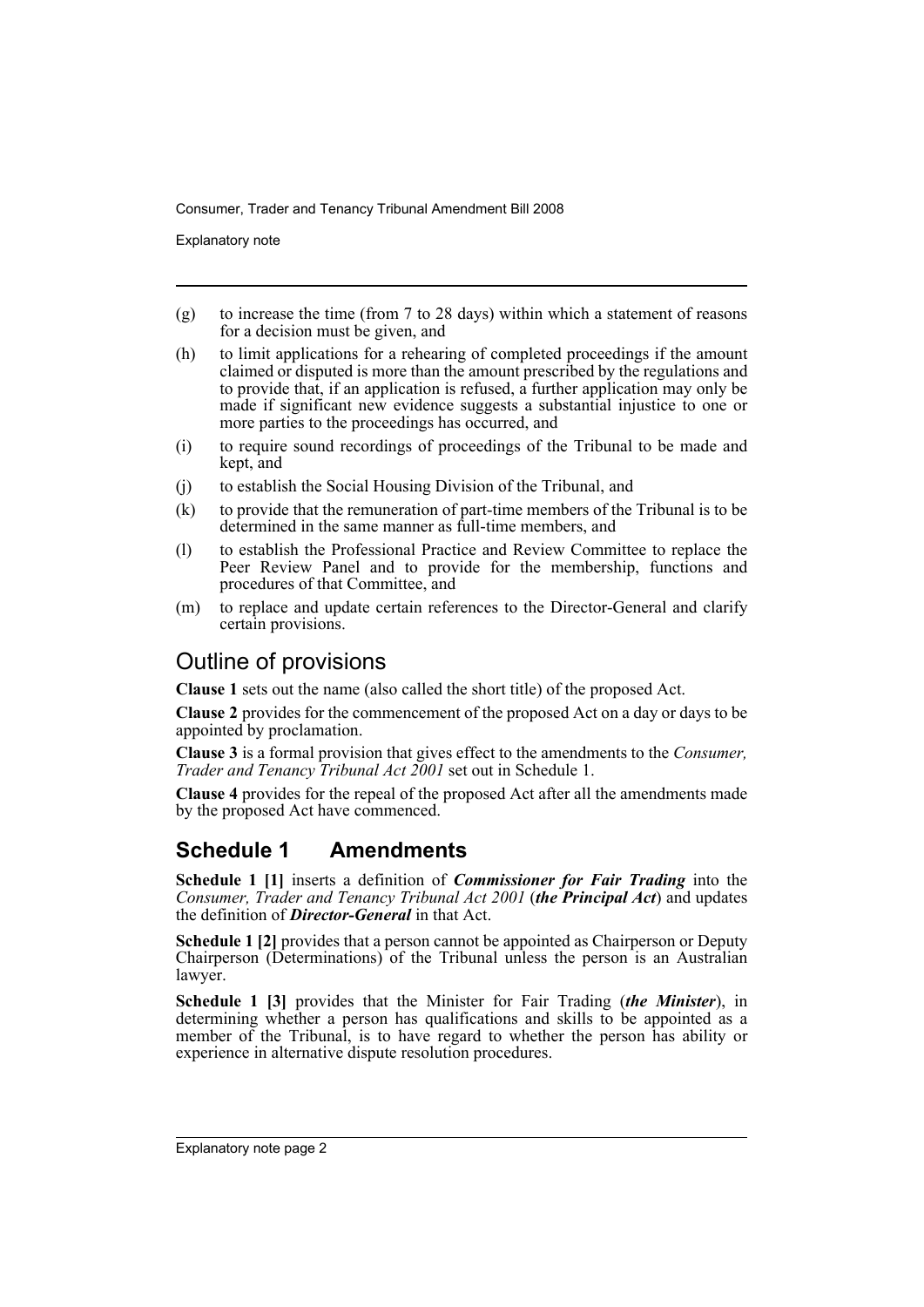Explanatory note

**Schedule 1 [4]** clarifies that the Chairperson has power to give procedural directions to members of the Tribunal with respect to classes of proceedings.

**Schedule 1 [5]** replaces a number of references to the Director-General of the Department of Commerce with references to the Commissioner for Fair Trading within the Department of Commerce.

**Schedule 1 [6]** provides that the Registrar may exercise any prescribed function of a member of the Tribunal or of the Tribunal if the Registrar is authorised by the Chairperson to exercise that function.

**Schedule 1 [7]** provides that a Deputy Registrar of the Tribunal may exercise the functions of the Registrar as directed by the Chairperson.

**Schedule 1 [8]** omits a section that provided for the issuing of a warrant for the apprehension of a witness who had been summoned to attend before the Tribunal.

**Schedule 1 [9]** limits the period within which proceedings may be recommenced for failure to comply with an order. Any such proceedings must now be recommenced within 12 months after the end of the period specified by the Tribunal for compliance with the order.

**Schedule 1 [10]** clarifies that a reserved decision of the Tribunal is still a decision of the Tribunal and so other provisions of the Principal Act apply to such a decision in the same way as they apply to any other decision of the Tribunal.

**Schedule 1 [11]** extends, from 7 to 28 days, the period within which a statement of reasons for a decision of the Tribunal must be provided.

**Schedule 1 [12]** provides that if an application for a rehearing of completed proceedings has been refused, a second application for a rehearing may be made only if the application is made within the time prescribed by the regulations and if the Chairperson is satisfied that significant new evidence has arisen since the application was refused and that evidence suggests a substantial injustice to one or more parties to the proceedings has occurred.

**Schedule 1 [13]** provides that a person cannot make an application for a rehearing of completed proceedings under section 68 of the Principal Act if the amount claimed or disputed is more than the amount prescribed by the regulations.

**Schedule 1 [14]** provides that the Tribunal must ensure that, as far as is reasonably practicable, sound recordings of all proceedings of the Tribunal are made and kept.

**Schedule 1 [18]** establishes the Social Housing Division of the Tribunal. **Schedule 1 [15]–[17]** make consequential amendments.

**Schedule 1 [19] and [20]** provide for the determination of remuneration of part-time members of the Tribunal in the same manner as full-time members.

**Schedule 1 [23]** omits a provision establishing the Peer Review Panel, establishes instead the Professional Practice and Review Committee and sets out the procedures for the Committee. The Committee comprises the Commissioner for Fair Trading,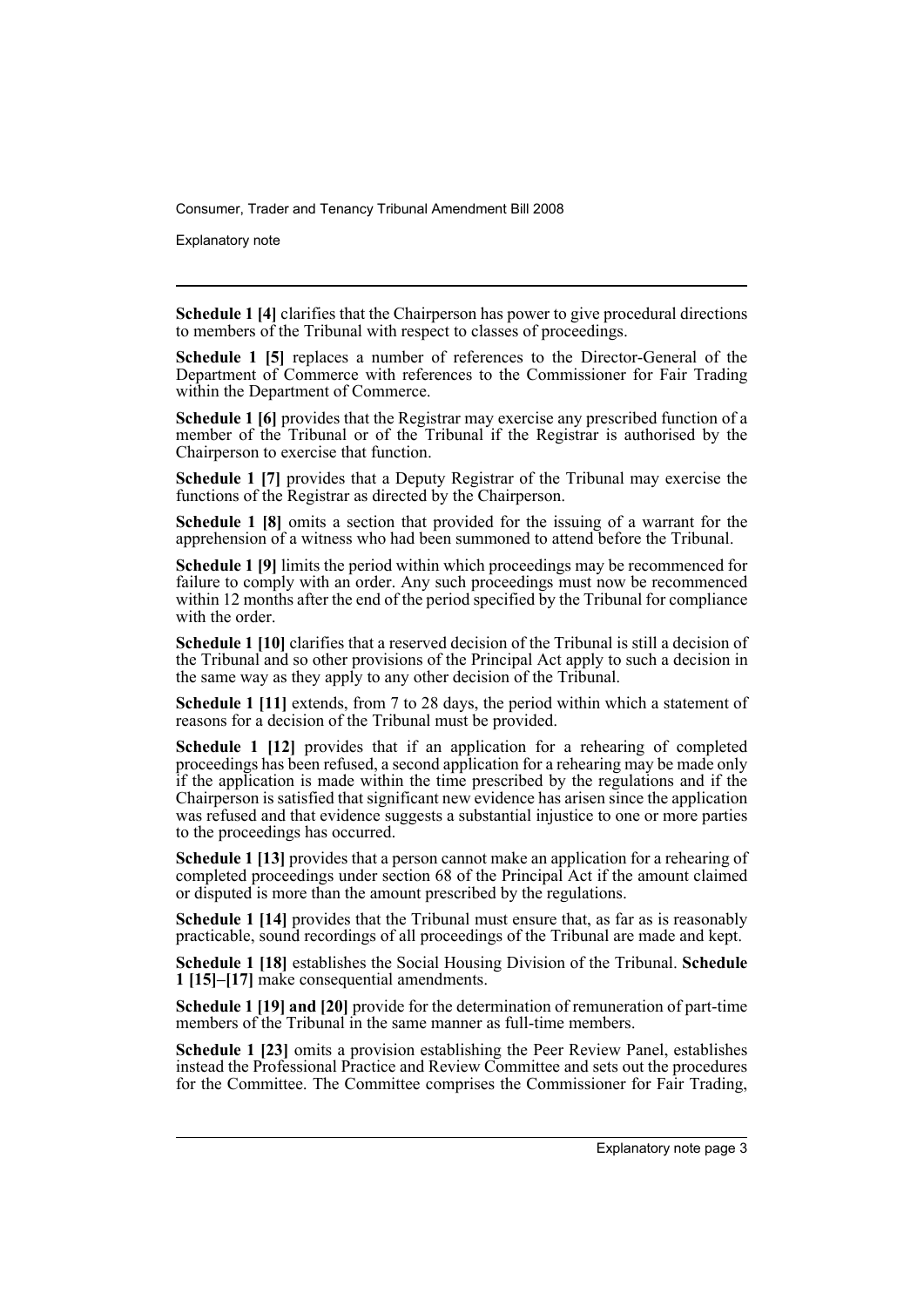Explanatory note

the Chairperson, the Deputy Chairperson (Registry and Administration), the Deputy Chairperson (Determinations) and 2 persons appointed by the Minister. The Committee has the functions of reviewing and providing advice on matters that are referred to it by the Minister, the Commissioner for Fair Trading, the Chairperson or any other person prescribed by the regulations. Those matters may relate to the education, training or professional development of members, the performance or management of members, complaints against members and remedial or disciplinary action to be taken in relation to any such complaint, trends in complaints or performance and any other matter prescribed by the regulations. **Schedule 1 [21] and [22]** make consequential amendments.

**Schedule 1 [24]** enables savings and transitional regulations to be made as a consequence of the enactment of the proposed Act. **Schedule 1 [25]** makes a consequential amendment.

**Schedule 1 [26]** inserts a number of savings and transitional provisions into the Principal Act as a consequence of the amendments made by the proposed Act.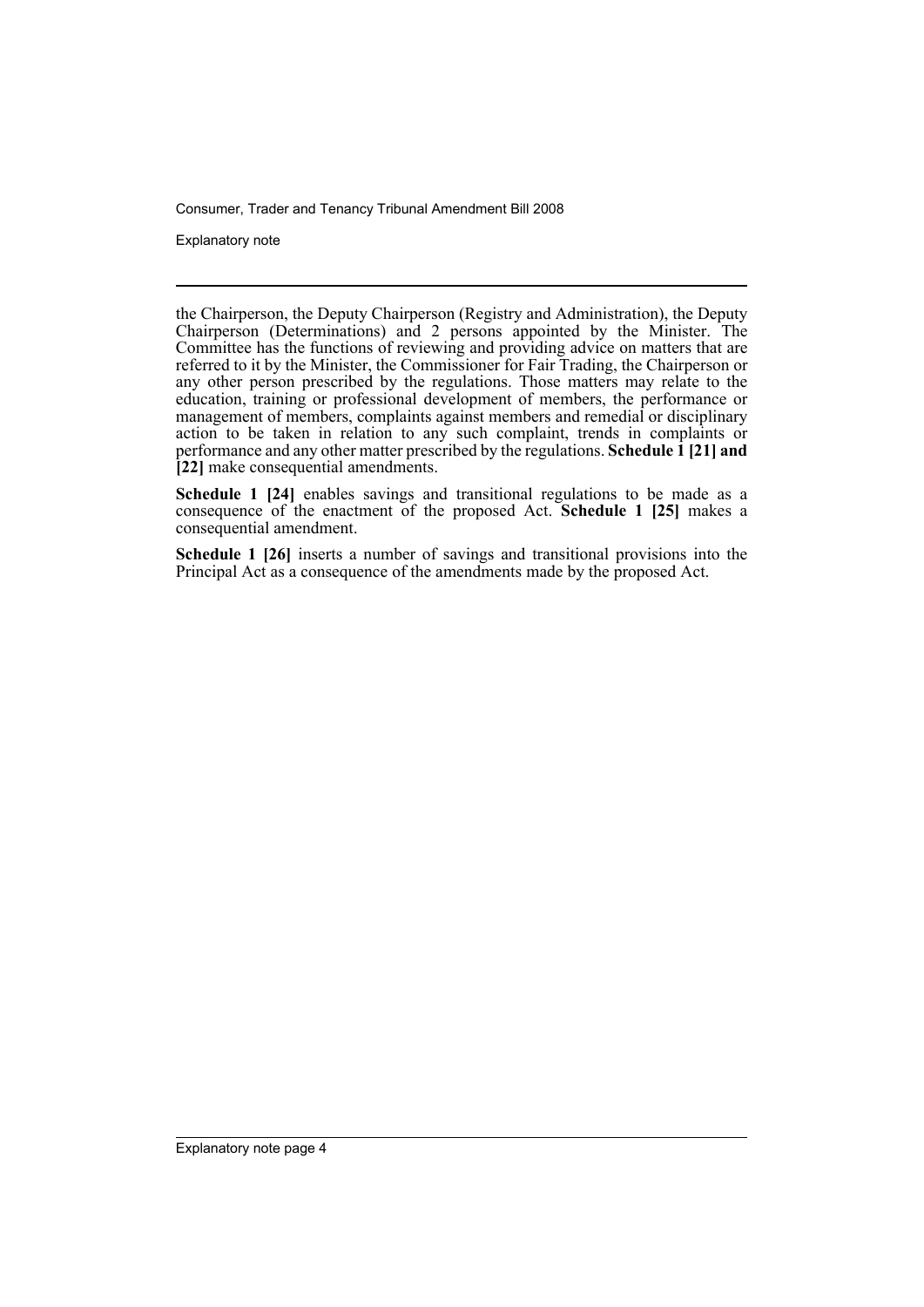First print



New South Wales

# **Consumer, Trader and Tenancy Tribunal Amendment Bill 2008**

## **Contents**

|                                                    | Page |
|----------------------------------------------------|------|
| Name of Act                                        |      |
| Commencement                                       | 2.   |
| Amendment of Consumer, Trader and Tenancy Tribunal |      |
| Act 2001 No 82                                     | 2    |
| Repeal of Act                                      | 2    |
| Schedule 1 Amendments                              | 3    |
|                                                    |      |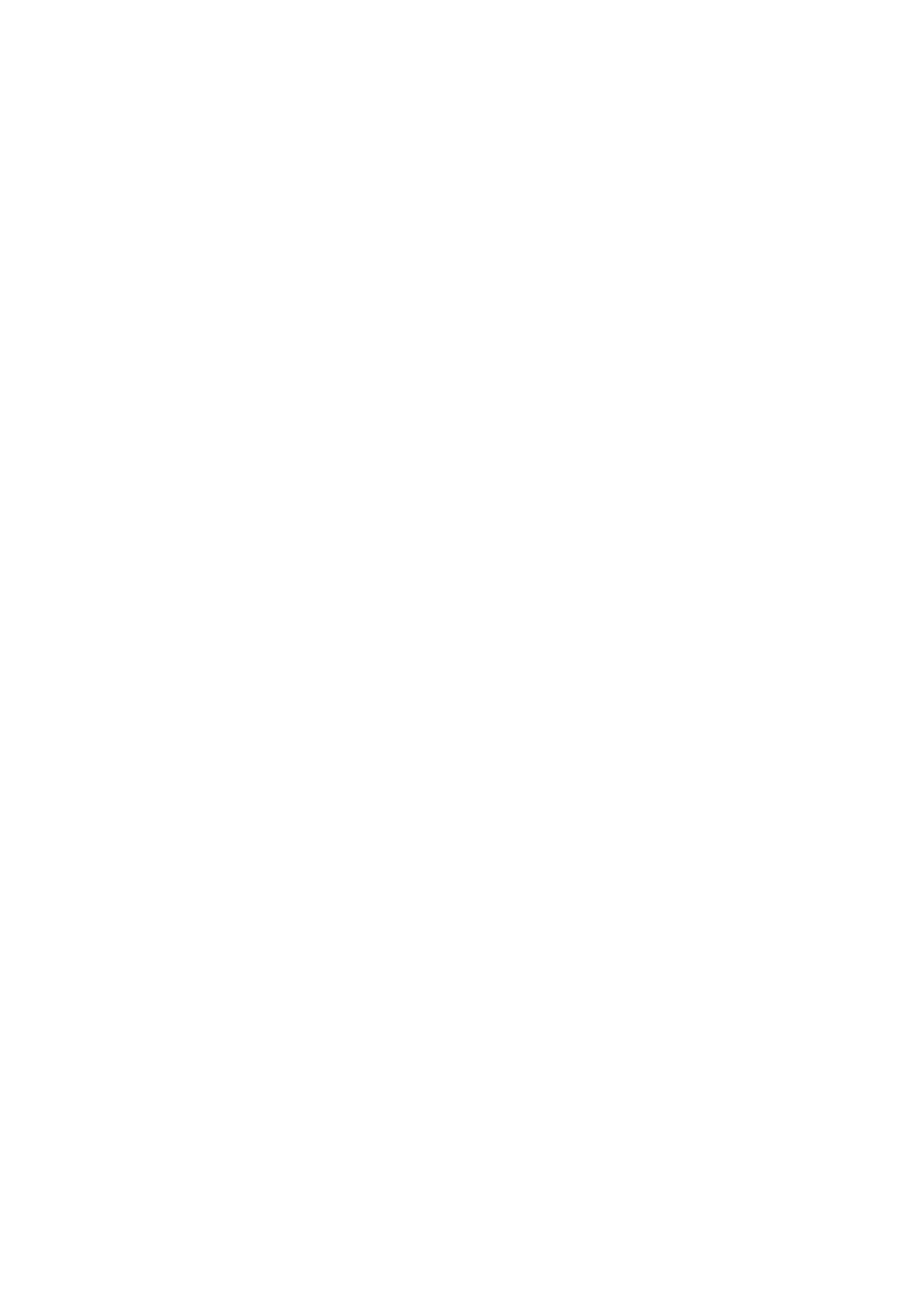

New South Wales

# **Consumer, Trader and Tenancy Tribunal Amendment Bill 2008**

No , 2008

#### **A Bill for**

An Act to amend the *Consumer, Trader and Tenancy Tribunal Act 2001* with respect to the constitution, jurisdiction, functions and procedure of the Consumer, Trader and Tenancy Tribunal and the functions, qualifications, education and review of members of that Tribunal; and for other purposes.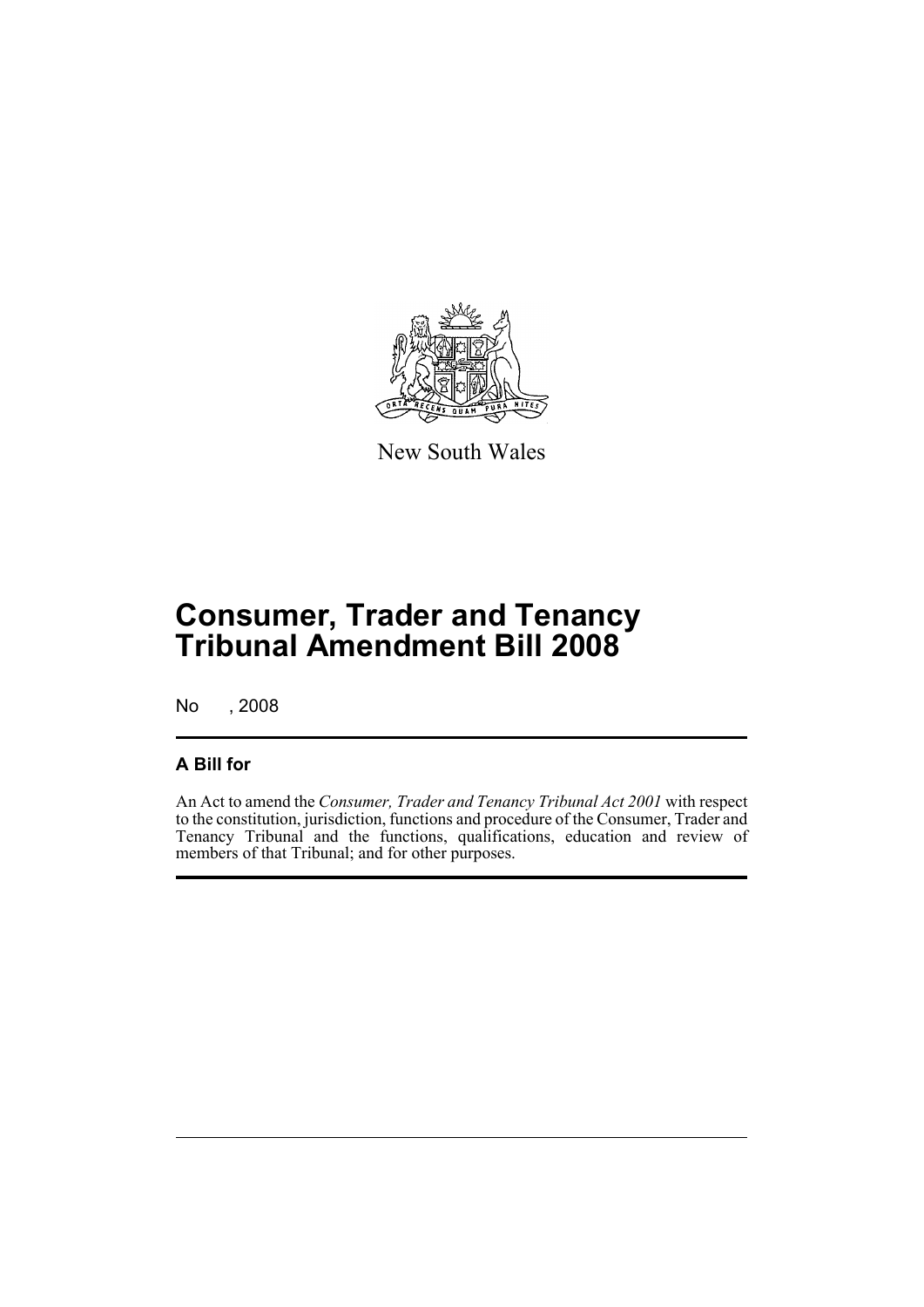<span id="page-7-3"></span><span id="page-7-2"></span><span id="page-7-1"></span><span id="page-7-0"></span>

|             | The Legislature of New South Wales enacts:                                                                                                                       | 1        |  |  |  |  |
|-------------|------------------------------------------------------------------------------------------------------------------------------------------------------------------|----------|--|--|--|--|
| 1           | Name of Act                                                                                                                                                      |          |  |  |  |  |
|             | This Act is the Consumer, Trader and Tenancy Tribunal Amendment<br>Act 2008.                                                                                     | 3<br>4   |  |  |  |  |
| $\mathbf 2$ | <b>Commencement</b>                                                                                                                                              | 5        |  |  |  |  |
|             | This Act commences on a day or days to be appointed by proclamation.                                                                                             | 6        |  |  |  |  |
| 3           | Amendment of Consumer, Trader and Tenancy Tribunal Act 2001 No 82                                                                                                |          |  |  |  |  |
|             | The Consumer, Trader and Tenancy Tribunal Act 2001 is amended as<br>set out in Schedule 1.                                                                       | 8<br>9   |  |  |  |  |
| 4           | <b>Repeal of Act</b>                                                                                                                                             |          |  |  |  |  |
|             | This Act is repealed on the day following the day on which all the<br>(1)<br>provisions of this Act have commenced.                                              | 11<br>12 |  |  |  |  |
|             | The repeal of this Act does not, because of the operation of section 30<br>(2)<br>of the <i>Interpretation Act 1987</i> , affect any amendment made by this Act. | 13<br>14 |  |  |  |  |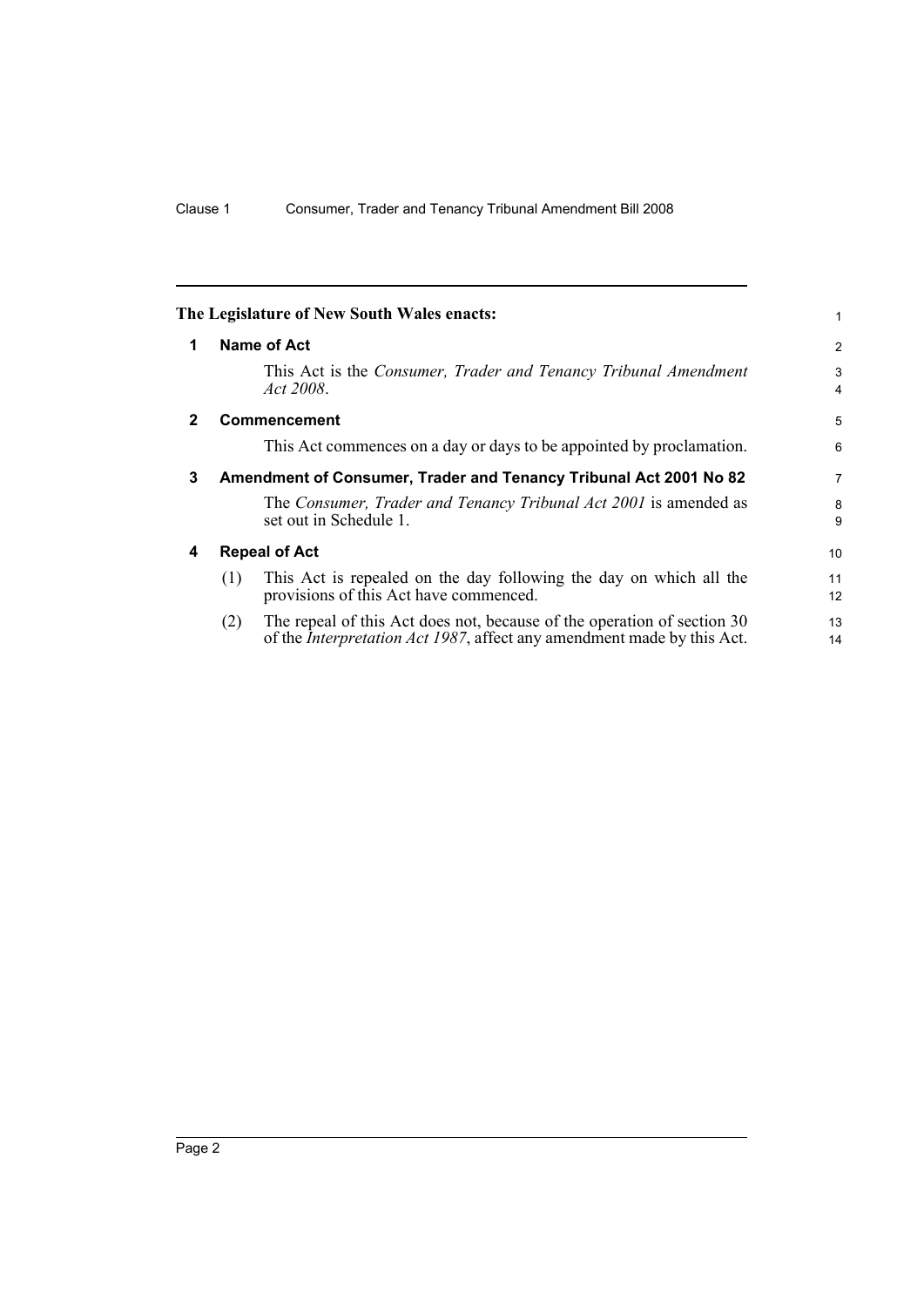Amendments Schedule 1

(Section 3)

1

2

<span id="page-8-0"></span>

| [1]   | <b>Section 4 Definitions</b>                |      |                                                                                                                                                                                    |                          |  |
|-------|---------------------------------------------|------|------------------------------------------------------------------------------------------------------------------------------------------------------------------------------------|--------------------------|--|
|       |                                             |      | Omit the definition of <i>Director-General</i> from section 4 (1).                                                                                                                 | 4                        |  |
|       | Insert in alphabetical order:               |      |                                                                                                                                                                                    |                          |  |
|       |                                             |      | <b>Commissioner for Fair Trading means the Commissioner for</b><br>Fair Trading, Department of Commerce or if there is no such<br>position in the Department—the Director-General. | 6<br>$\overline{7}$<br>8 |  |
|       |                                             |      | <b>Director-General</b> means the Director-General of the Department<br>of Commerce.                                                                                               | $\boldsymbol{9}$<br>10   |  |
| [2]   |                                             |      | <b>Section 8 Qualifications of members</b>                                                                                                                                         | 11                       |  |
|       |                                             |      | Omit section 8 (1). Insert instead:                                                                                                                                                | 12                       |  |
|       | (1)                                         |      | A person is not eligible to be appointed as the Chairperson or the<br>Deputy Chairperson (Determinations) unless the person is an<br>Australian lawyer.                            | 13<br>14<br>15           |  |
| $[3]$ | Section 8 (3) (d)                           |      |                                                                                                                                                                                    | 16                       |  |
|       |                                             |      | Omit the paragraph. Insert instead:                                                                                                                                                | 17                       |  |
|       |                                             | (d)  | whether the person has ability or experience in alternative<br>dispute resolution procedures.                                                                                      | 18<br>19                 |  |
| [4]   |                                             |      | <b>Section 12 Functions of Chairperson</b>                                                                                                                                         | 20                       |  |
|       | Insert after section 12 $(2)$ $(c)$ :       |      |                                                                                                                                                                                    | 21                       |  |
|       |                                             | (c1) | to give procedural directions with respect to a particular<br>class or particular classes of proceedings,                                                                          | 22<br>23                 |  |
| [5]   |                                             |      | Sections 13 (2), 31, 72 (1) and (3) and 85                                                                                                                                         | 24                       |  |
|       | Omit "Director-General" wherever occurring. |      |                                                                                                                                                                                    |                          |  |
|       |                                             |      | Insert instead "Commissioner for Fair Trading".                                                                                                                                    | 26                       |  |
| [6]   |                                             |      | <b>Section 20 Functions of Registrar and Deputy Registrars</b>                                                                                                                     | 27                       |  |
|       | Insert after section 20 $(1)$ (a):          |      |                                                                                                                                                                                    | 28                       |  |
|       |                                             | (a1) | any function of a member or the Tribunal under this Act<br>that is prescribed by the regulations and that the<br>Chairperson authorises the Registrar to exercise,                 | 29<br>30<br>31           |  |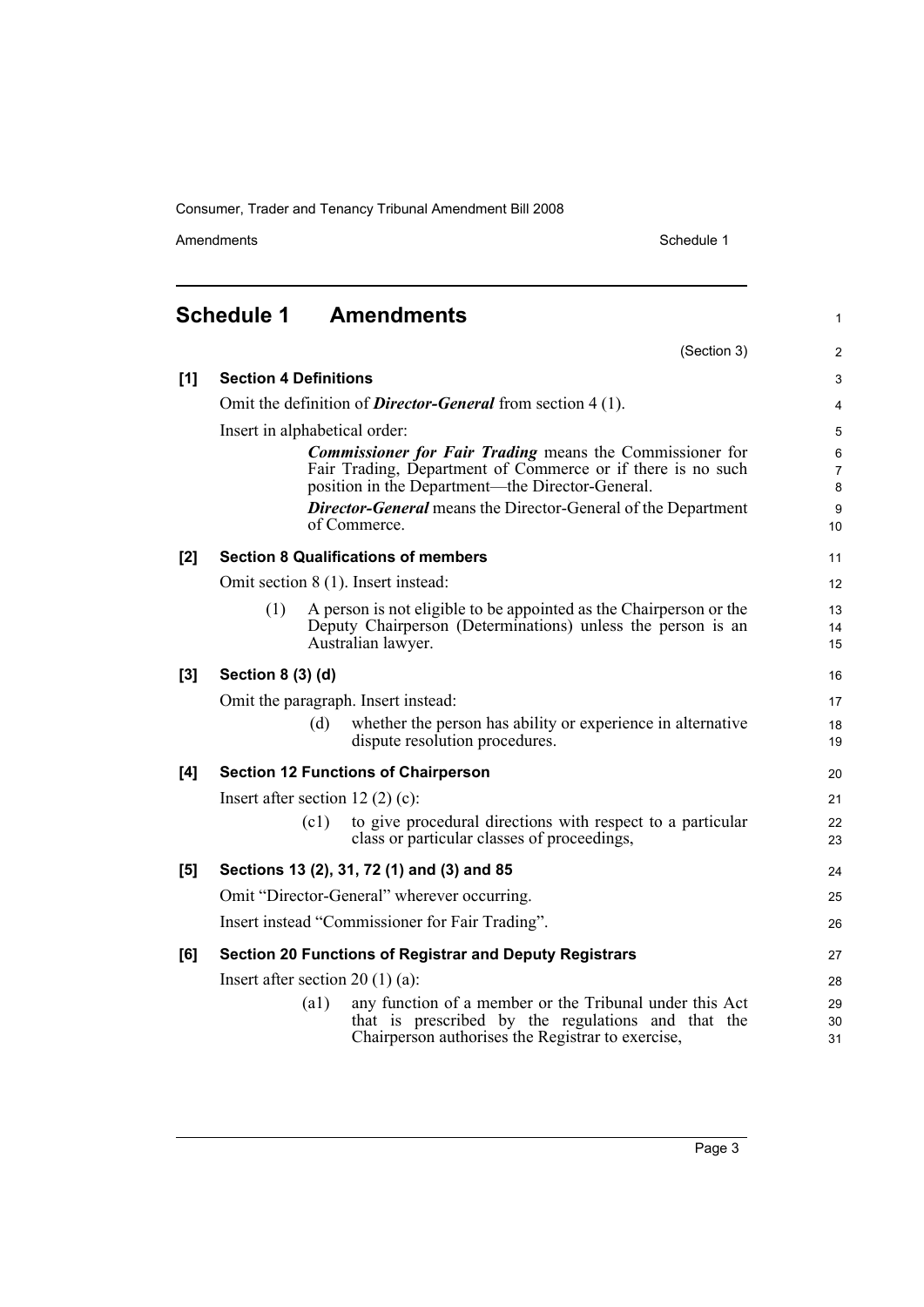| [7]    |                    | Section 20 (2) (a)              |                                                                                                                                                                                                                             | $\mathbf{1}$         |
|--------|--------------------|---------------------------------|-----------------------------------------------------------------------------------------------------------------------------------------------------------------------------------------------------------------------------|----------------------|
|        |                    |                                 | Insert "or the Chairperson" after "Registrar".                                                                                                                                                                              | 2                    |
| [8]    |                    |                                 | Section 41 Witness may be apprehended                                                                                                                                                                                       | 3                    |
|        |                    | Omit the section.               |                                                                                                                                                                                                                             | 4                    |
| [9]    |                    |                                 | Section 43 Enforcement of certain Tribunal orders                                                                                                                                                                           | 5                    |
|        |                    | Tribunal" in section 43 $(2)$ . | Insert ", within 12 months after the end of the period," after "with the                                                                                                                                                    | 6<br>$\overline{7}$  |
| $[10]$ |                    |                                 | Section 46 Tribunal may reserve decision                                                                                                                                                                                    | 8                    |
|        |                    |                                 | Omit "reserved decision of the Tribunal" from section 46 (2).                                                                                                                                                               | 9                    |
|        |                    |                                 | Insert instead "decision of the Tribunal that has been reserved".                                                                                                                                                           | 10                   |
| $[11]$ |                    |                                 | Section 49 Notice of decisions and reasons                                                                                                                                                                                  | 11                   |
|        |                    |                                 | Omit "7 days" from section 49 (2). Insert instead "28 days".                                                                                                                                                                | 12                   |
| $[12]$ |                    |                                 | <b>Section 68 Rehearings by Tribunal</b>                                                                                                                                                                                    | 13                   |
|        |                    | Insert after section $68(9)$ :  |                                                                                                                                                                                                                             | 14                   |
|        | (9A)               |                                 | If an application is refused, a person may make a further<br>application under this section, but only if the application is made<br>within the time prescribed by the regulations and the Chairperson<br>is satisfied that: | 15<br>16<br>17<br>18 |
|        |                    | (a)                             | significant new evidence has arisen since the application<br>was refused, and                                                                                                                                               | 19<br>20             |
|        |                    | (b)                             | that evidence suggests a substantial injustice to one or<br>more parties to the proceedings has occurred.                                                                                                                   | 21<br>22             |
| $[13]$ |                    | Section 68 (13) (a)             |                                                                                                                                                                                                                             | 23                   |
|        |                    | the regulations)".              | Omit "was more than \$25,000 (or such other amount as may be prescribed by                                                                                                                                                  | 24<br>25             |
|        |                    |                                 | Insert instead "is more than the amount prescribed by the regulations".                                                                                                                                                     | 26                   |
| $[14]$ | <b>Section 80A</b> |                                 |                                                                                                                                                                                                                             | 27                   |
|        |                    | Insert after section 80:        |                                                                                                                                                                                                                             | 28                   |
|        | 80A                |                                 | Sound recording of hearings                                                                                                                                                                                                 | 29                   |
|        |                    |                                 | The Tribunal must ensure that, as far as is reasonably practicable,<br>sound recordings of all proceedings of the Tribunal are made and<br>kept for such period as may be prescribed by the regulations, or                 | 30<br>31<br>32       |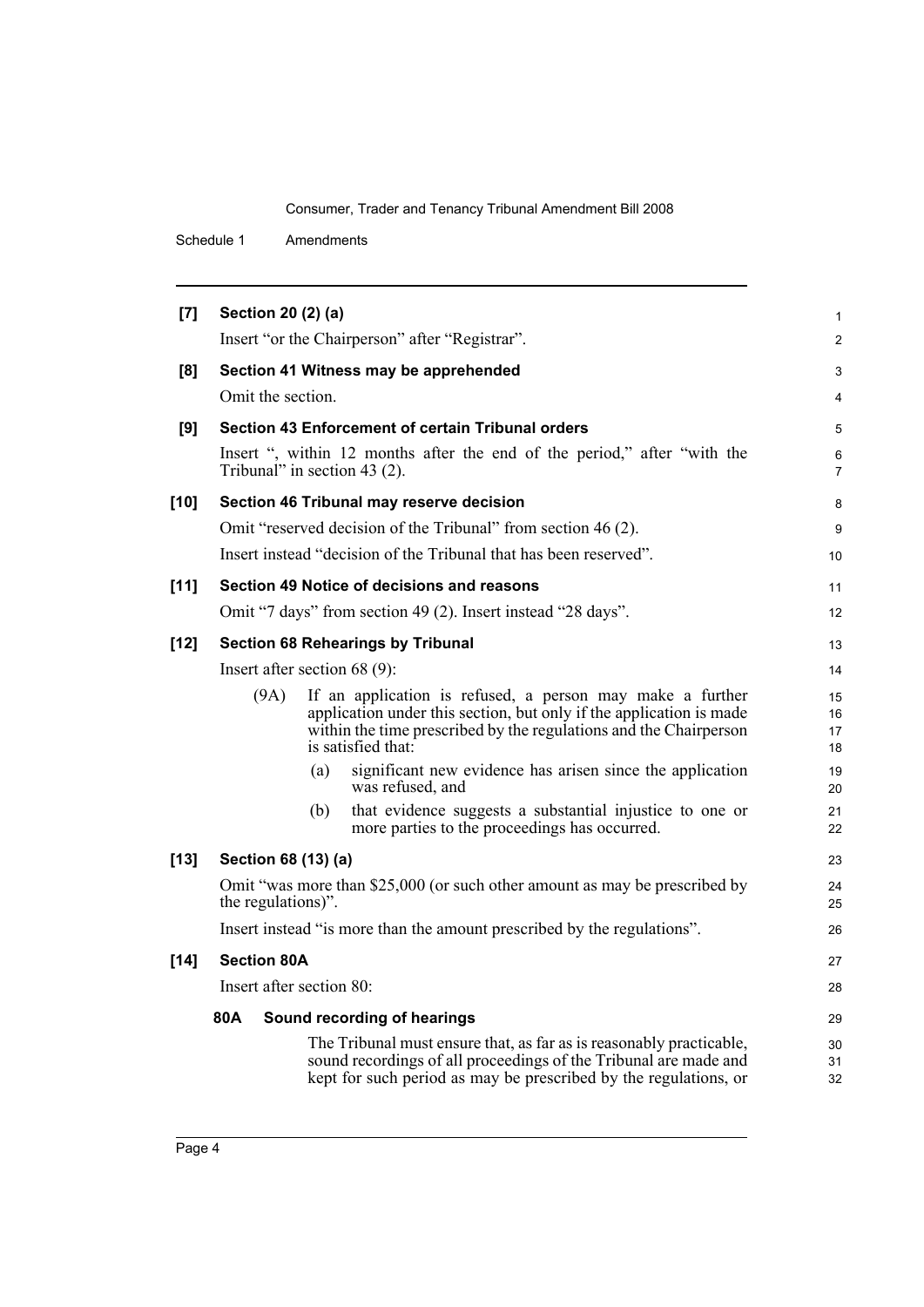Amendments Schedule 1

|        | Part 1               | Performance agreements and code of<br>conduct                                                                                                                                                                                                                                                                                                            | 31<br>32                         |
|--------|----------------------|----------------------------------------------------------------------------------------------------------------------------------------------------------------------------------------------------------------------------------------------------------------------------------------------------------------------------------------------------------|----------------------------------|
|        |                      | Insert before clause 1:                                                                                                                                                                                                                                                                                                                                  | 30                               |
| $[22]$ |                      | Schedule 3 Performance management and review                                                                                                                                                                                                                                                                                                             | 29                               |
|        |                      | Insert instead "Professional Practice and Review Committee (as referred to in<br>Part 2 of Schedule 3)".                                                                                                                                                                                                                                                 | 27<br>28                         |
|        |                      | Omit "Peer Review Panel (as referred to in clause 2 of Schedule 3)".                                                                                                                                                                                                                                                                                     | 26                               |
| $[21]$ |                      | Schedule 2, clause 7 (2) (e)                                                                                                                                                                                                                                                                                                                             | 25                               |
|        | Omit the subclause.  |                                                                                                                                                                                                                                                                                                                                                          | 24                               |
| $[20]$ |                      | Schedule 2, clause 4 (2)                                                                                                                                                                                                                                                                                                                                 | 23                               |
|        | Insert instead "is". |                                                                                                                                                                                                                                                                                                                                                          | 22                               |
|        | from clause $4(1)$ . | Omit "appointed on a full-time basis is, while working on a full-time basis,"                                                                                                                                                                                                                                                                            | 20<br>21                         |
| $[19]$ |                      | <b>Schedule 2 Provisions relating to members</b>                                                                                                                                                                                                                                                                                                         | 19                               |
|        |                      | (i)<br>the <b>Social Housing Division</b> , in which the Tribunal's<br>jurisdiction is to be exercised in respect of matters arising<br>under the Residential Tenancies Act 1987 or the Landlord<br>and Tenant (Rental Bonds) Act 1977 (or both) that relate to<br>social housing premises, within the meaning of the<br>Residential Tenancies Act 1987. | 13<br>14<br>15<br>16<br>17<br>18 |
|        |                      | Insert after clause 1 (h):                                                                                                                                                                                                                                                                                                                               | 12                               |
| $[18]$ |                      | Schedule 1, clause 1 (i)                                                                                                                                                                                                                                                                                                                                 | 11                               |
|        |                      | Insert "or matters that relate to social housing premises within the meaning of<br>the Residential Tenancies Act 1987" after "parks".                                                                                                                                                                                                                    | 9<br>10                          |
| $[17]$ |                      | Schedule 1, clause 1 (h) (ii)                                                                                                                                                                                                                                                                                                                            | 8                                |
|        |                      | Insert "(other than matters that relate to social housing premises within the<br>meaning of that Act)" after "Residential Tenancies Act 1987".                                                                                                                                                                                                           | 6<br>$\overline{7}$              |
| $[16]$ |                      | Schedule 1, clause 1 (h) (i)                                                                                                                                                                                                                                                                                                                             | 5                                |
|        |                      | Omit "(b)-(h)" from clause 1 (a) (ii). Insert instead "(b)-(i)".                                                                                                                                                                                                                                                                                         | 4                                |
| $[15]$ |                      | <b>Schedule 1 Divisions of the Tribunal</b>                                                                                                                                                                                                                                                                                                              | 3                                |
|        |                      | if no such period is prescribed, for a reasonable time after the end<br>of the relevant proceedings.                                                                                                                                                                                                                                                     | $\mathbf{1}$<br>$\overline{2}$   |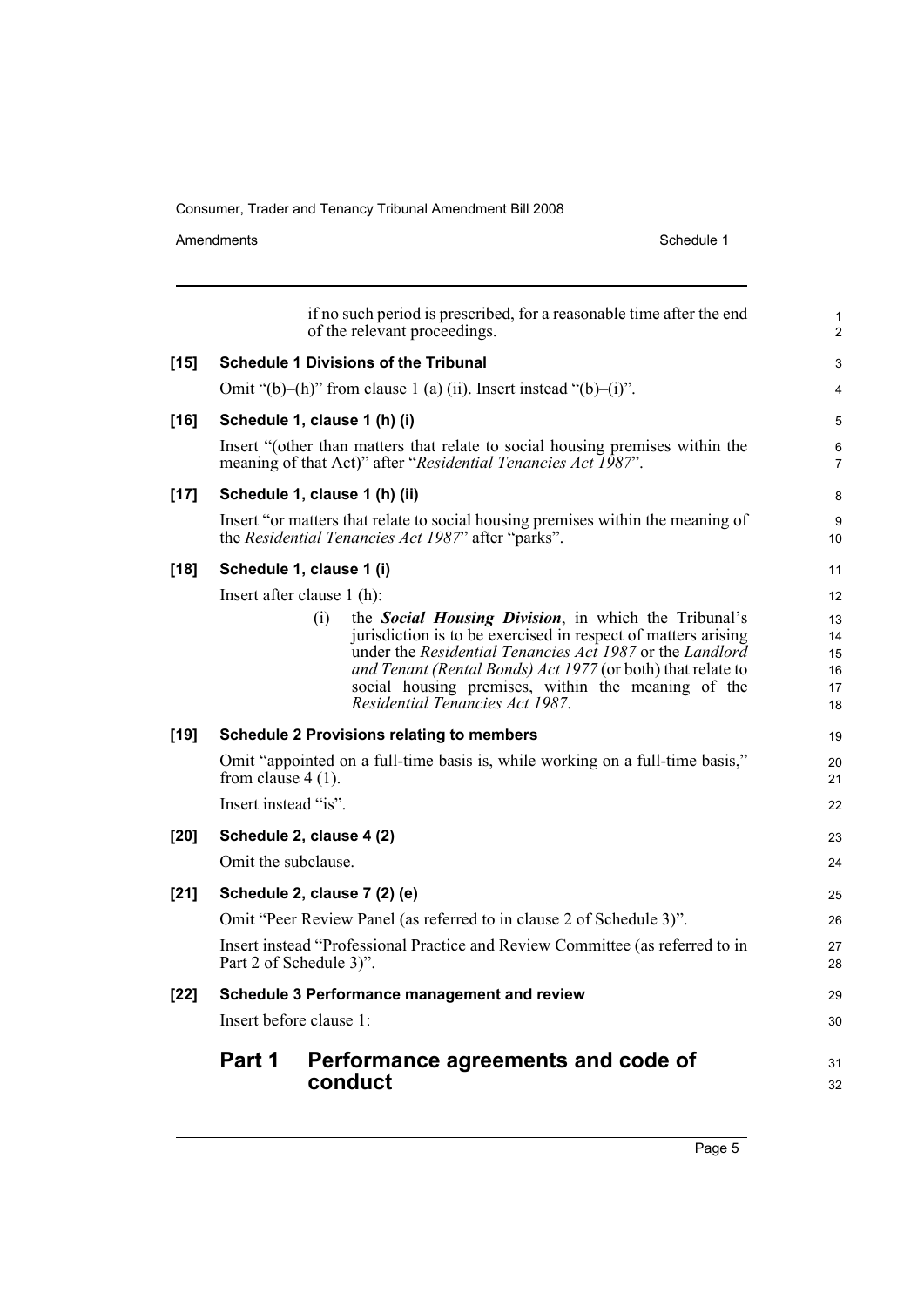| $[23]$ | Schedule 3, Part 2<br>Omit clause 2. Insert instead: |     |                                                                                                                                                                                                                                                                                 |                            |  |
|--------|------------------------------------------------------|-----|---------------------------------------------------------------------------------------------------------------------------------------------------------------------------------------------------------------------------------------------------------------------------------|----------------------------|--|
|        | Part 2                                               |     | <b>Professional Practice and Review</b><br><b>Committee</b>                                                                                                                                                                                                                     | 3<br>$\overline{4}$        |  |
|        | $\mathbf{2}$                                         |     | <b>Constitution of Committee</b>                                                                                                                                                                                                                                                | 5                          |  |
|        |                                                      | (1) | A Professional Practice and Review Committee is established by<br>this Act.                                                                                                                                                                                                     | 6<br>$\overline{7}$        |  |
|        |                                                      | (2) | The Committee is to consist of the following:                                                                                                                                                                                                                                   | 8                          |  |
|        |                                                      |     | the Commissioner for Fair Trading,<br>(a)                                                                                                                                                                                                                                       | 9                          |  |
|        |                                                      |     | (b)<br>the Chairperson,                                                                                                                                                                                                                                                         | 10                         |  |
|        |                                                      |     | the Deputy Chairperson (Registry and Administration),<br>(c)                                                                                                                                                                                                                    | 11                         |  |
|        |                                                      |     | the Deputy Chairperson (Determinations),<br>(d)                                                                                                                                                                                                                                 | 12                         |  |
|        |                                                      |     | 2 other persons appointed by the Minister who the Minister<br>(e)<br>considers to have expertise in consumer protection, ethics,<br>dispute resolution, education or public administration, one<br>of whom is to be appointed as the Chair of the Committee<br>by the Minister. | 13<br>14<br>15<br>16<br>17 |  |
|        | 3                                                    |     | <b>Functions of Committee</b>                                                                                                                                                                                                                                                   | 18                         |  |
|        |                                                      |     |                                                                                                                                                                                                                                                                                 |                            |  |
|        |                                                      | (1) | The functions of the Committee are to review and provide advice<br>on matters that are referred to it by the Minister, the<br>Commissioner for Fair Trading, the Chairperson or any other<br>person prescribed by the regulations.                                              | 19<br>20<br>21<br>22       |  |
|        |                                                      | (2) | Such matters are to relate to one or more of the following:                                                                                                                                                                                                                     | 23                         |  |
|        |                                                      |     | the education, training or professional development of<br>(a)<br>members,                                                                                                                                                                                                       | 24<br>25                   |  |
|        |                                                      |     | the performance or management of members,<br>(b)                                                                                                                                                                                                                                | 26                         |  |
|        |                                                      |     | complaints against members and remedial or disciplinary<br>(c)<br>action to be taken in relation to any such complaints,                                                                                                                                                        | 27<br>28                   |  |
|        |                                                      |     | (d)<br>trends in complaints or performance,                                                                                                                                                                                                                                     | 29                         |  |
|        |                                                      |     | any other matter prescribed by the regulations.<br>(e)                                                                                                                                                                                                                          | 30                         |  |
|        |                                                      | (3) | The Committee may recommend to the Minister that a member<br>who is the subject of a review by the Committee should, or should<br>not, continue to hold office as a member.                                                                                                     | 31<br>32<br>33             |  |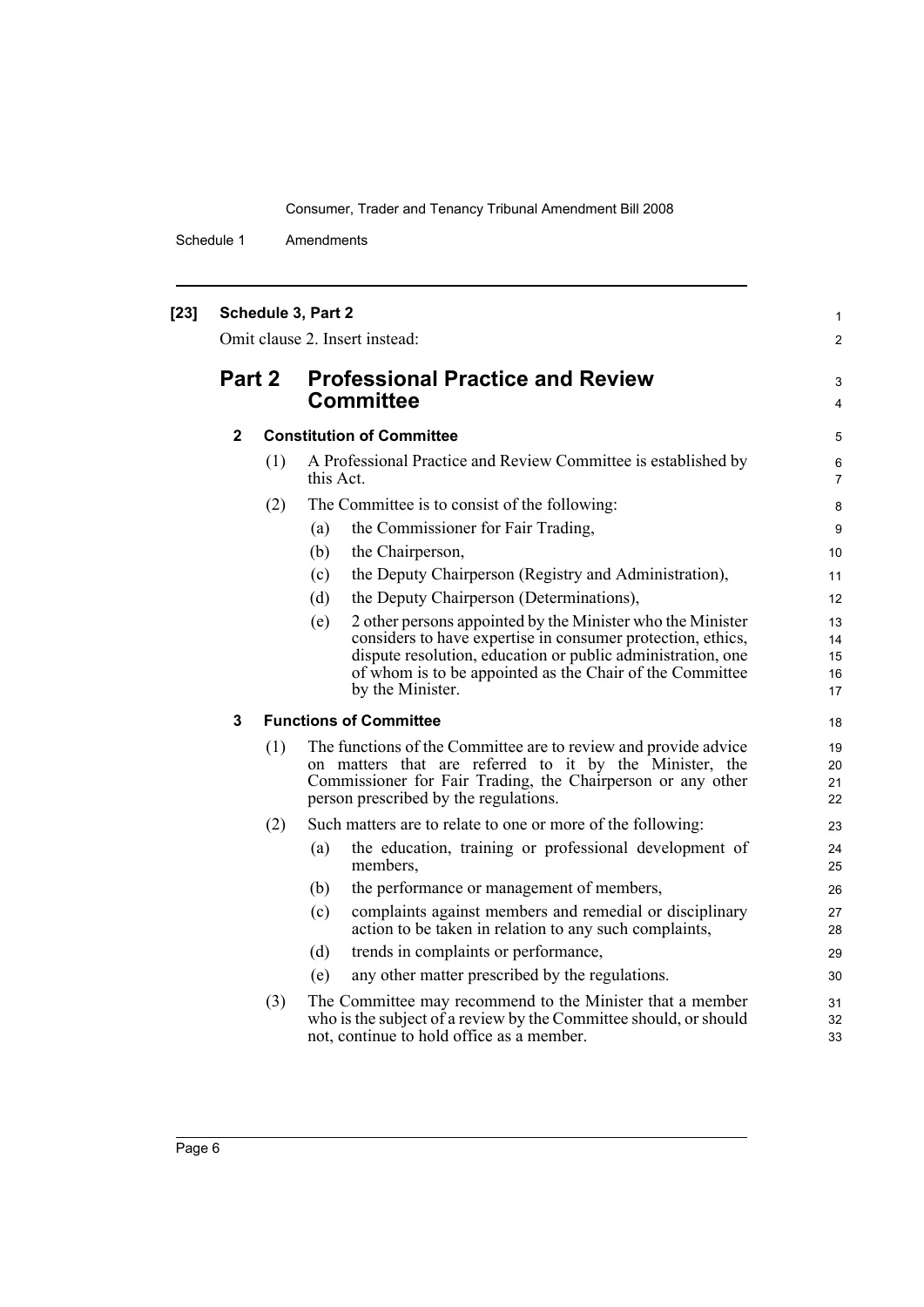Amendments Schedule 1

|   | (4)    | One or more members of the Committee, if dissatisfied with an<br>advice provided by the Committee in relation to a matter, may<br>provide a minority advice on the matter to the person who<br>referred the matter to the Committee.                                                             | $\mathbf{1}$<br>$\overline{2}$<br>3<br>$\overline{4}$ |  |  |  |  |
|---|--------|--------------------------------------------------------------------------------------------------------------------------------------------------------------------------------------------------------------------------------------------------------------------------------------------------|-------------------------------------------------------|--|--|--|--|
| 4 |        | <b>Review of certain members of Committee</b>                                                                                                                                                                                                                                                    | 5                                                     |  |  |  |  |
|   | (1)    | In any case where the Chairperson or the Deputy Chairperson<br>(Determinations) is the member who is the subject of a review,<br>the Minister is to convene the Committee in such manner as the<br>Minister thinks appropriate.                                                                  | 6<br>$\overline{7}$<br>8<br>9                         |  |  |  |  |
|   | (2)    | The Deputy Chairperson (Registry and Administration) cannot<br>be the subject of a review under this Part.                                                                                                                                                                                       | 10<br>11                                              |  |  |  |  |
| 5 |        | <b>General procedure</b>                                                                                                                                                                                                                                                                         | 12                                                    |  |  |  |  |
|   |        | The procedure for the calling of meetings of the Committee and<br>for the conduct of business at those meetings is, subject to this<br>Act and the regulations, to be as determined by the Committee.                                                                                            | 13<br>14<br>15                                        |  |  |  |  |
| 6 | Quorum |                                                                                                                                                                                                                                                                                                  | 16                                                    |  |  |  |  |
|   |        | The quorum for a meeting of the Committee is a majority of its<br>members for the time being. However, that majority must include<br>at least one of the members appointed under clause $2(2)$ (e).                                                                                              | 17<br>18<br>19                                        |  |  |  |  |
| 7 |        | <b>Presiding member</b>                                                                                                                                                                                                                                                                          | 20                                                    |  |  |  |  |
|   | (1)    | The Chair of the Committee (or in the absence of the Chair, a<br>person elected by the members of the Committee who are present<br>at a meeting of the Committee) is to preside at a meeting of the<br>Committee.                                                                                | 21<br>22<br>23<br>24                                  |  |  |  |  |
|   | (2)    | The presiding member has a deliberative vote and, in the event of<br>an equality of votes, has a second or casting vote.                                                                                                                                                                         | 25<br>26                                              |  |  |  |  |
| 8 |        | <b>Voting</b><br>27                                                                                                                                                                                                                                                                              |                                                       |  |  |  |  |
|   |        | A decision supported by a majority of the votes cast at a meeting<br>of the Committee at which a quorum is present is the decision of<br>the Committee.                                                                                                                                          | 28<br>29<br>30                                        |  |  |  |  |
| 9 |        | Transaction of business outside meetings or by telephone                                                                                                                                                                                                                                         |                                                       |  |  |  |  |
|   | (1)    | The Committee may, if it thinks fit, transact any of its business<br>by the circulation of papers among all the members of the<br>Committee for the time being, and a resolution in writing<br>approved in writing by a majority of those members is taken to be<br>a decision of the Committee. | 32<br>33<br>34<br>35<br>36                            |  |  |  |  |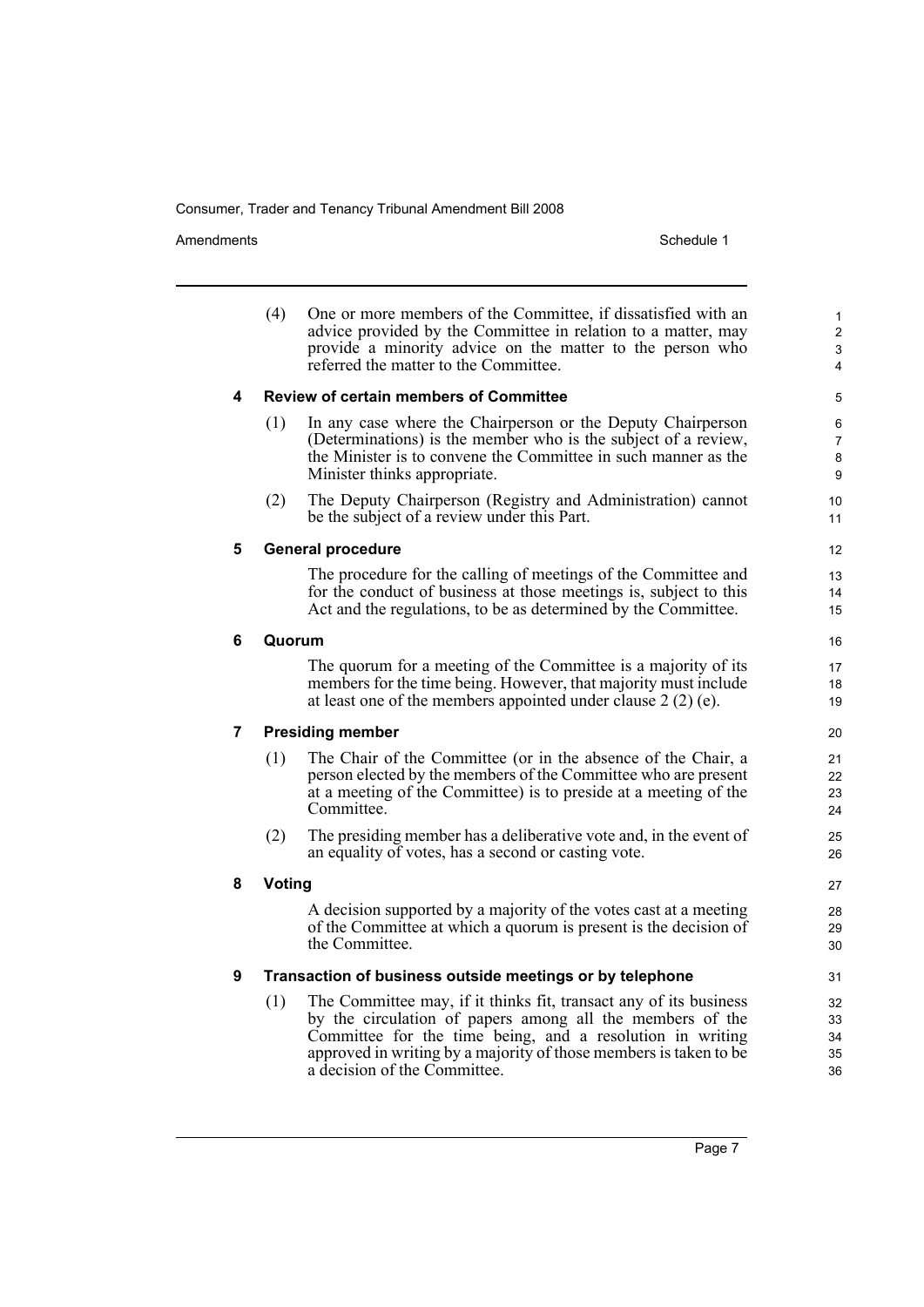|      |    | (2)             | The Committee may, if it thinks fit, transact any of its business at<br>a meeting at which members (or some members) participate by<br>telephone, closed-circuit television or other means, but only if<br>any member who speaks on a matter before the meeting can be<br>heard by the other members. | $\mathbf{1}$<br>$\overline{2}$<br>$\mathfrak{S}$<br>4<br>5 |
|------|----|-----------------|-------------------------------------------------------------------------------------------------------------------------------------------------------------------------------------------------------------------------------------------------------------------------------------------------------|------------------------------------------------------------|
|      |    | (3)             | For the purposes of:                                                                                                                                                                                                                                                                                  | 6                                                          |
|      |    |                 | the approval of a resolution under subclause $(1)$ , or<br>(a)                                                                                                                                                                                                                                        | $\overline{7}$                                             |
|      |    |                 | (b)<br>a meeting held in accordance with subclause (2),                                                                                                                                                                                                                                               | 8                                                          |
|      |    |                 | the Chair of the Committee and each member have the same<br>voting rights as they have at an ordinary meeting of the<br>Committee.                                                                                                                                                                    | 9<br>10<br>11                                              |
|      |    | (4)             | A resolution approved under subclause (1) is, subject to the<br>regulations, to be recorded in the minutes of the meetings of the<br>Committee.                                                                                                                                                       | 12<br>13<br>14                                             |
|      |    | (5)             | Papers may be circulated among the members for the purposes of<br>subclause (1) by facsimile or other transmission of the<br>information in the papers concerned.                                                                                                                                     | 15<br>16<br>17                                             |
|      | 10 | <b>Meetings</b> |                                                                                                                                                                                                                                                                                                       | 18                                                         |
|      |    |                 | The Committee is to meet at least 3 times in each year and is to<br>meet at such other times as the Chair of the Committee thinks fit.                                                                                                                                                                | 19<br>20                                                   |
|      | 11 | <b>Minutes</b>  |                                                                                                                                                                                                                                                                                                       | 21                                                         |
|      |    |                 | A copy of the minutes for each meeting of the Committee is to be<br>provided to the Minister as soon as reasonably practicable after<br>the meeting.                                                                                                                                                  | 22<br>23<br>24                                             |
|      | 12 |                 | <b>Annual report</b>                                                                                                                                                                                                                                                                                  | 25                                                         |
|      |    |                 | The annual report of the Tribunal under section 84 is to include a<br>statement describing the functions and activities of the<br>Committee.                                                                                                                                                          | 26<br>27<br>28                                             |
| [24] |    |                 | Schedule 6 Savings, transitional and other provisions                                                                                                                                                                                                                                                 | 29                                                         |
|      |    |                 | Omit clause 1 (1). Insert instead:                                                                                                                                                                                                                                                                    | 30                                                         |
|      |    | (1)             | The regulations may contain provisions of a savings or<br>transitional nature consequent on the enactment of the following<br>Acts:                                                                                                                                                                   | 31<br>32<br>33                                             |
|      |    |                 | this Act                                                                                                                                                                                                                                                                                              | 34                                                         |
|      |    |                 | Consumer, Trader and Tenancy Tribunal Amendment Act 2008                                                                                                                                                                                                                                              | 35                                                         |
|      |    |                 |                                                                                                                                                                                                                                                                                                       |                                                            |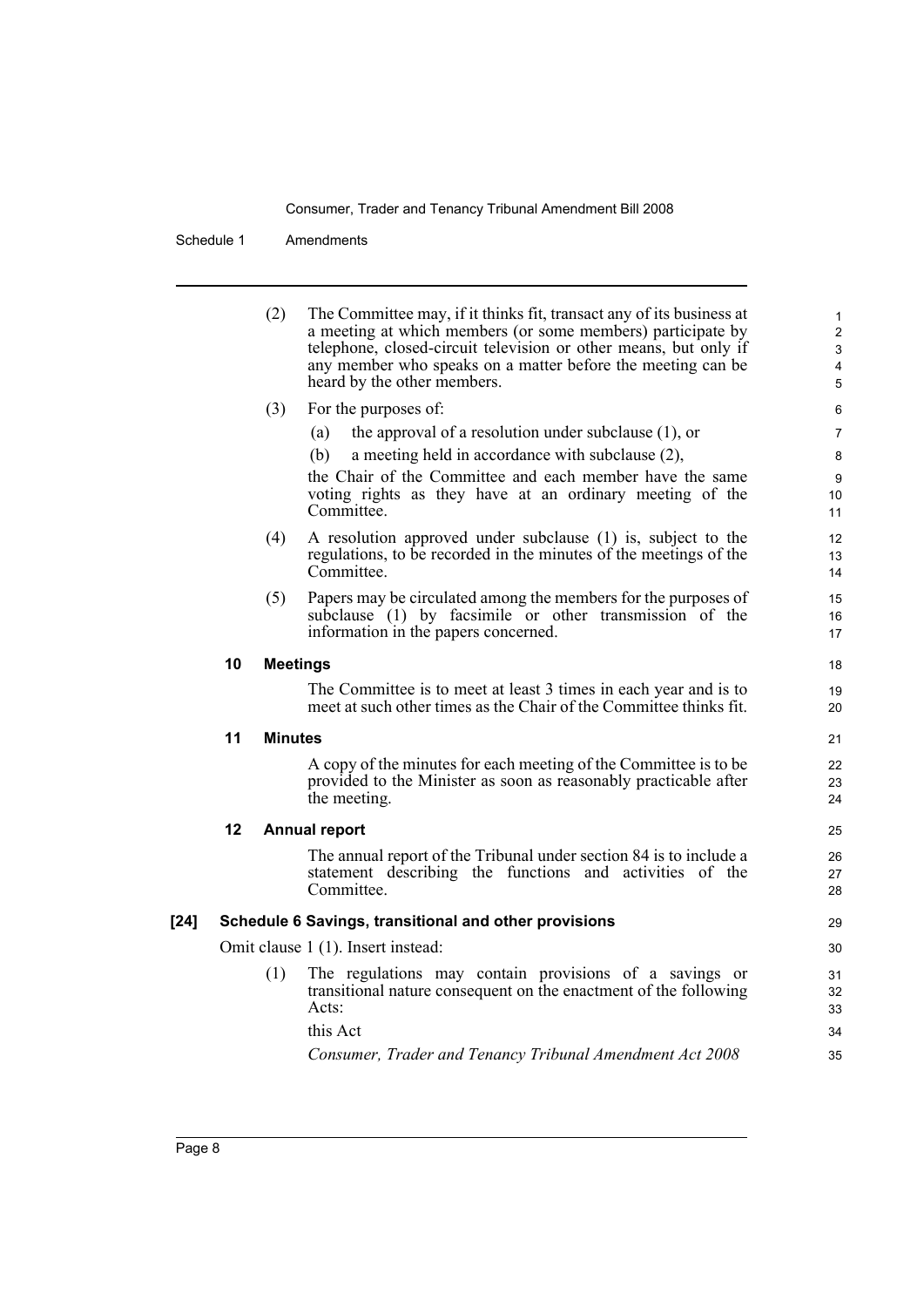Amendments Schedule 1

| $[25]$ |        |  | Schedule 6, clause 1 (2)                                                                                                                                                                                                                                                                                    | $\mathbf{1}$               |
|--------|--------|--|-------------------------------------------------------------------------------------------------------------------------------------------------------------------------------------------------------------------------------------------------------------------------------------------------------------|----------------------------|
|        |        |  | Omit "to this Act". Insert instead "to the Act concerned".                                                                                                                                                                                                                                                  | $\overline{2}$             |
| $[26]$ |        |  | Schedule 6, Part 3                                                                                                                                                                                                                                                                                          | 3                          |
|        |        |  | Insert after Part 2:                                                                                                                                                                                                                                                                                        | 4                          |
|        | Part 3 |  | Provisions consequent on enactment of<br><b>Consumer, Trader and Tenancy Tribunal</b><br><b>Amendment Act 2008</b>                                                                                                                                                                                          | 5<br>6<br>$\overline{7}$   |
|        | 10     |  | <b>Definition</b>                                                                                                                                                                                                                                                                                           | 8                          |
|        |        |  | In this Part:                                                                                                                                                                                                                                                                                               | 9                          |
|        |        |  | amending Act means the Consumer, Trader and Tenancy<br>Tribunal Amendment Act 2008.                                                                                                                                                                                                                         | 10<br>11                   |
|        | 11     |  | <b>Enforcement of orders</b>                                                                                                                                                                                                                                                                                | 12                         |
|        |        |  | Section 43, as amended by the amending Act, extends to an order<br>made before that amendment and to any recommencement of<br>proceedings in relation to that order.                                                                                                                                        | 13<br>14<br>15             |
|        | 12     |  | <b>Reasons for decisions</b>                                                                                                                                                                                                                                                                                | 16                         |
|        |        |  | Section 49, as amended by the amending Act, extends to a notice<br>given under that section before the amendment.                                                                                                                                                                                           | 17<br>18                   |
|        | 13     |  | <b>Rehearings by Tribunal</b>                                                                                                                                                                                                                                                                               | 19                         |
|        |        |  | Section 68 $(13)$ (a), as amended by the amending Act, does not<br>apply to an application made before the amendment, and that<br>paragraph continues to apply to any such application as if the<br>amendment had not been made.                                                                            | 20<br>21<br>22<br>23       |
|        | 14     |  | <b>Social Housing Division</b>                                                                                                                                                                                                                                                                              | 24                         |
|        |        |  | Schedule 1, as amended by the amending Act, does not apply in<br>respect of a matter for which an application has been made to the<br>Tribunal under section 24 before those amendments, and that<br>Schedule continues to apply in respect of any such matter as if<br>those amendments had not been made. | 25<br>26<br>27<br>28<br>29 |
|        | 15     |  | <b>Remuneration of members</b>                                                                                                                                                                                                                                                                              | 30                         |
|        |        |  | Clause 4 of Schedule 2, as amended by the amending Act, applies<br>only in respect of remuneration for work performed after those<br>amendments.                                                                                                                                                            | 31<br>32<br>33             |